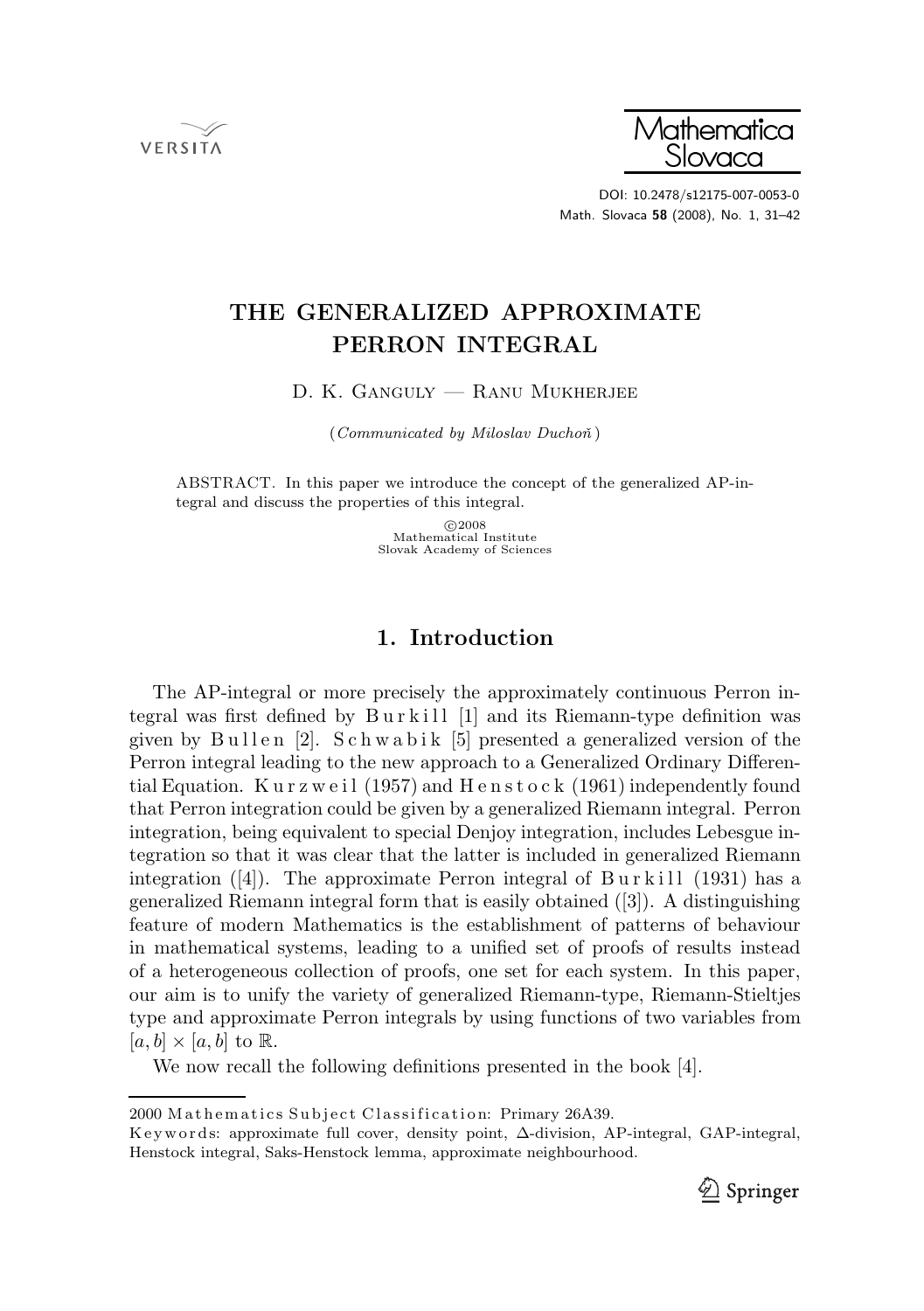**DEFINITION 1.1.** A collection  $\Delta$  of closed subintervals of  $[a, b]$  is called an approximate full cover  $(AFC)$  of [a, b] if for every  $x \in [a, b]$  there exists a measurable set  $D_x \subset [a, b]$  such that  $x \in D_x$  and  $D_x$  has density 1 at x, with  $[u, v] \in \Delta$ whenever  $u, v \in D_x$  and  $u \leq x \leq v$ .

A division of [a, b] obtained by  $a = x_0 < x_1 < \cdots < x_n = b$  and  $\{\xi_1, \xi_2, \ldots, \xi_n\}$ is called a  $\Delta$ -*division* if  $\Delta$  is an approximate full cover with  $[x_{i-1}, x_i]$  coming from  $\Delta$  or more precisely,  $x_{i-1} \leq \xi_i \leq x_i$  and  $x_{i-1}, x_i \in D_{\xi_i}$  for all i. We call  $\xi_i$ the associated point of  $[x_{i-1}, x_i]$  and  $x_i$   $(i = 0, 1, ..., n)$  the division points.

A division of [a, b] given by  $a \leq y_1 \leq \zeta_1 \leq z_1 \leq y_2 \leq \zeta_2 \leq z_2 \leq \cdots \leq y_m \leq$  $\zeta_m \leq z_m \leq b$  is called a  $\Delta$ -partial division if  $\Delta$  is an approximate full cover with  $([y_i, z_i], \zeta_i) \in \Delta$ , for  $i = 1, 2, \ldots, m$ .

The next Cousin-type lemma from [4] makes it possible to give a Riemanntype definition of the AP-integral.

**LEMMA 1.2.** If  $\Delta$  is an approximate full cover of  $[a, b]$ , then there exists a  $\Delta$ -division of [a, b].

**DEFINITION 1.3.** A function  $f : [a, b] \to \mathbb{R}$  is said to be AP-integrable to a real number A if for every  $\epsilon > 0$  there is an AFC  $\Delta$  of [a, b] such that for every  $\Delta$ -division  $D = ([u, v], \xi)$  of [a, b] we have

$$
\left| (D) \sum f(\xi)(v - u) - A \right| < \epsilon
$$
\n
$$
\int_{0}^{b} f.
$$

and we write  $A = (AP) \int f$ . a

Now the generalized approximate Perron integral is defined as follows:

**DEFINITION 1.4.** A function  $U: [a, b] \times [a, b] \rightarrow \mathbb{R}$  is said to be *generalized AP*  $(GAP)$ -integrable to a real number A if for every  $\epsilon > 0$  there is an AFC  $\Delta$  of [a, b] such that for every  $\Delta$ -division  $D = ([\alpha, \beta], \tau)$  of [a, b] we have

$$
\left| (D) \sum_{\sigma} \{ U(\tau, \beta) - U(\tau, \alpha) \} - A \right| < \epsilon
$$
\n
$$
(GAP) \int_{\sigma}^{b} U.
$$

and we write  $A = 0$ a

The set of all functions  $U$  which are generalized approximate Perron integrable on [a, b] is denoted by  $GAP[a, b]$ . We use the notation

$$
S(U, D) = (D) \sum \{ U(\tau, \beta) - U(\tau, \alpha) \}
$$

for the Riemann-type sum corresponding to the function U and the  $\Delta$ -division  $D = ([\alpha, \beta], \tau)$  of  $[a, b]$ .

Note that the integral is uniquely determined.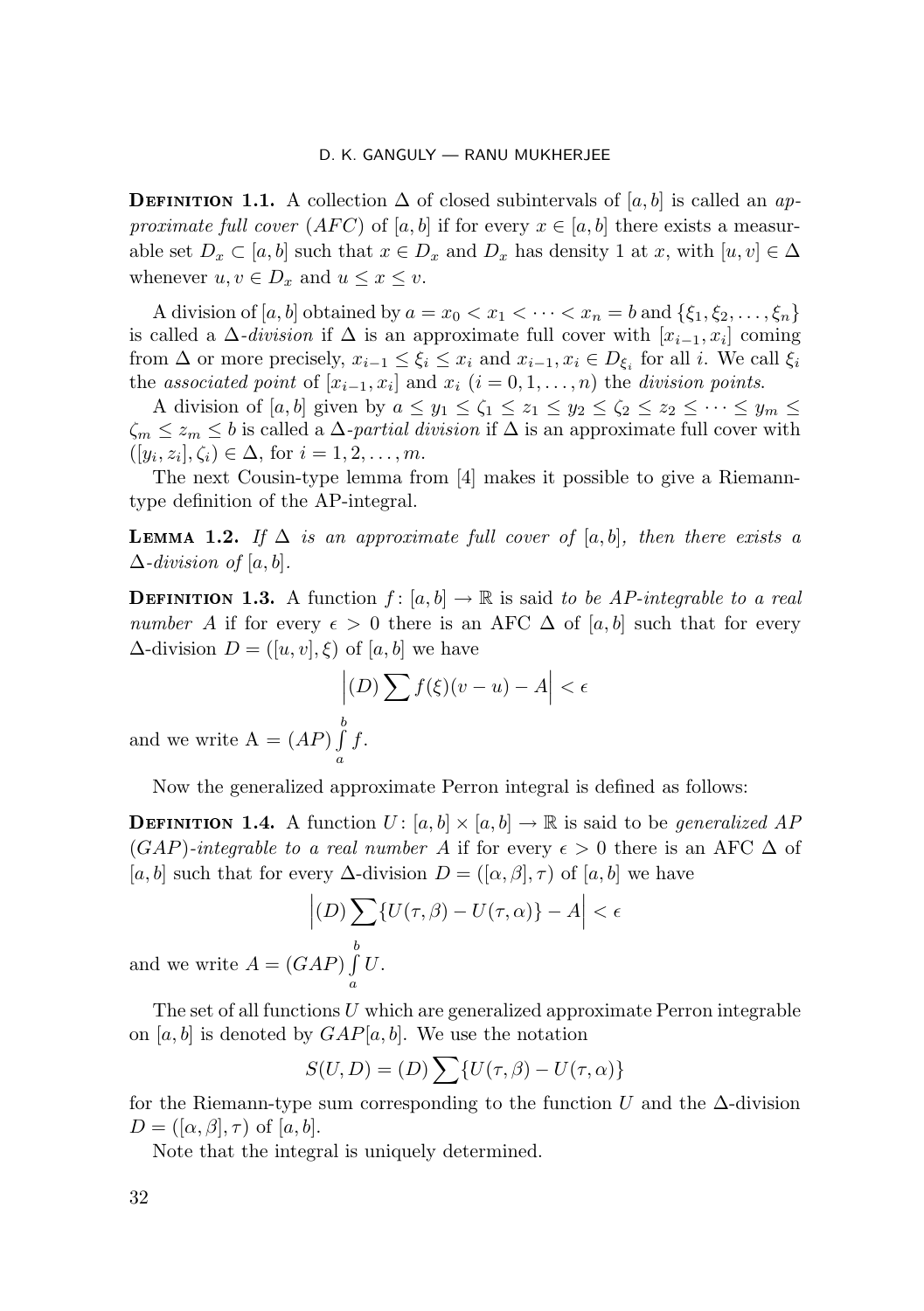**Remark 1.5.** If the AFC  $\Delta$  in Definition 1.4 is replaced by an ordinary full cover, that is, the family of all interval-point pairs  $([u, v], \xi)$  which are  $\delta$ -fine for some  $\delta(\xi) > 0$ , then we have the definition of Henstock integral ([4]).

Setting  $U(\tau, t) = f(\tau)t$  and  $U(\tau, t) = f(\tau)g(t)$  where  $f, g: [a, b] \to \mathbb{R}$  and  $\tau, t \in [a, b]$ , we obtain Riemann-type and Riemann-Stieltjes type integrals for the functions f, g and a given  $\Delta$ -division D of [a, b].

Considering  $U(\tau, t) = f(\tau)t$  in Definition 1.4 we obtain the classical approximately continuous Perron integral.

This definition is given in a more general form because of the general form of the function U. Setting  $U(\tau, t) = f(\tau)t$  and replacing AFC  $\Delta$  by an ordinary full cover it becomes Perron's major and minor functions in the known form.

## 2. Fundamental properties

**THEOREM 2.1.** If  $U, V \in GAP[a, b]$  and  $c_1, c_2 \in \mathbb{R}$ , then  $(c_1U+c_2V) \in GAP[a, b]$ and

$$
(GAP)\int_{a}^{b} (c_{1}U + c_{2}V) = c_{1}(GAP)\int_{a}^{b} U + c_{2}(GAP)\int_{a}^{b} V.
$$

Proof. Let  $A = (GAP) \int^{b}$ a U and  $B = (GAP) \int^{b}$ a V. Then given  $\epsilon > 0$  there is an approximate full cover  $\Delta_1$  of [a, b] such that for every  $\Delta_1$ -division  $D_1$  =  $([\alpha', \beta'], \tau')$  of  $[a, b]$  we have

$$
\left| (D_1) \sum \{ U(\tau', \beta') - U(\tau', \alpha') \} - A \right| < \epsilon/2. \tag{2.1}
$$

Similarly, there is an approximate full cover  $\Delta_2$  of [a, b] such that for every  $\Delta_2$ -division  $D_2 = ([\alpha'', \beta''], \tau'')$  of  $[a, b]$  we have

$$
\left| (D_2) \sum \{ V(\tau'', \beta'') - V(\tau'', \alpha'') \} - B \right| < \epsilon/2. \tag{2.2}
$$

Putting  $\Delta = \Delta_1 \cap \Delta_2$ , we get an approximate full cover of [a, b].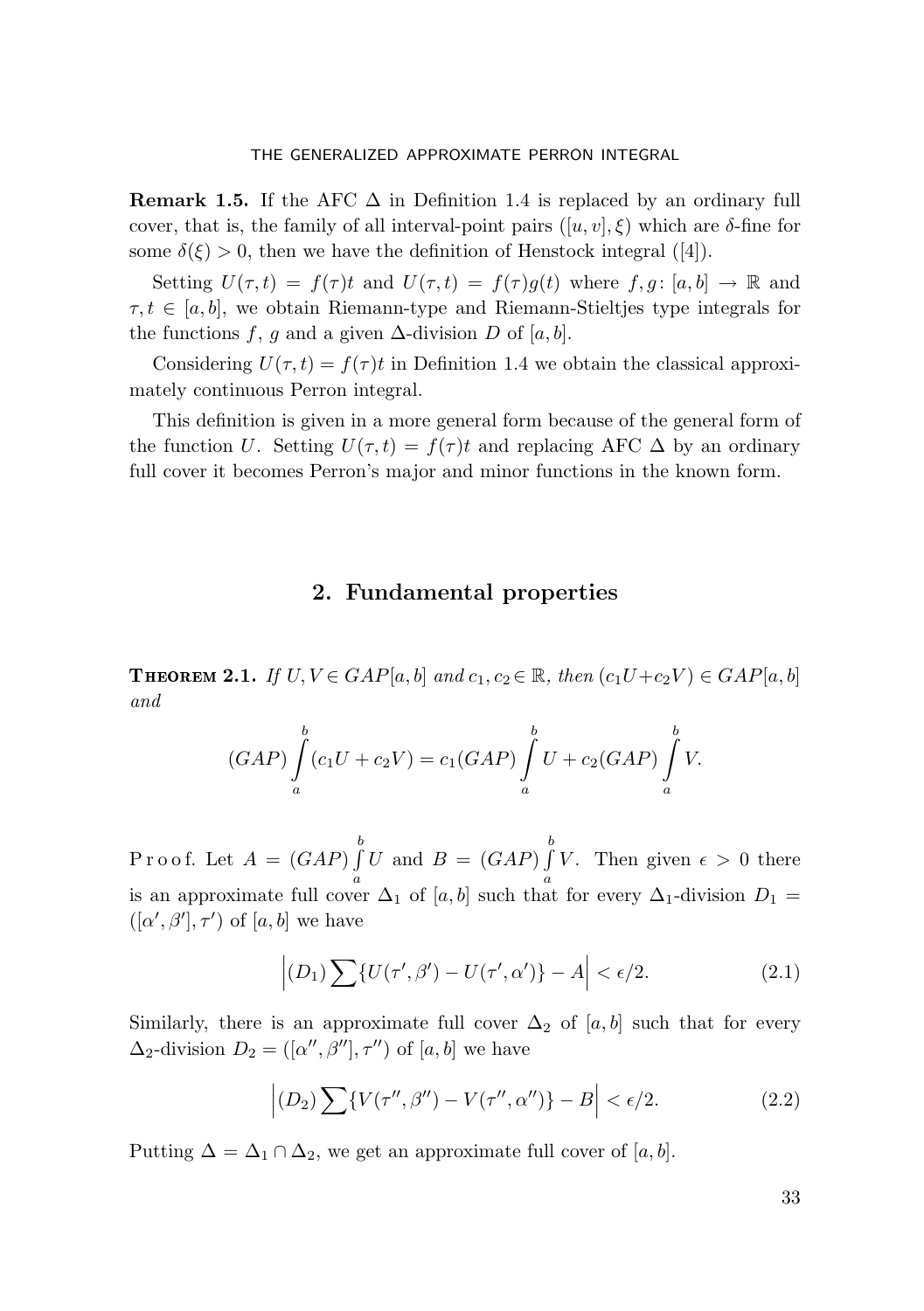Therefore, for any  $\Delta$ -division  $D = ([\alpha, \beta], \tau)$  of  $[a, b]$  we have

$$
\left| (D) \sum \{ (c_1 U + c_2 V)(\tau, \beta) - (c_1 U + c_2 V)(\tau, \alpha) \} - (c_1 A + c_2 B) \right|
$$
  
\n
$$
\leq | (D) \sum c_1 \{ U(\tau, \beta) - U(\tau, \alpha) \} - c_1 A |
$$
  
\n
$$
+ | (D) \sum c_2 \{ V(\tau, \beta) - V(\tau, \alpha) \} - c_2 B |
$$
  
\n
$$
< |c_1| \epsilon/2 + |c_2| \epsilon/2, \quad \text{by (2.1) and (2.2).}
$$

Since  $\epsilon > 0$  is arbitrary, this gives

$$
(GAP)\int_{a}^{b} (c_1U + c_2V) = c_1(GAP)\int_{a}^{b} U + c_2(GAP)\int_{a}^{b} V.
$$

**THEOREM 2.2 (Cauchy Criterion).**  $U \in \text{GAP}[a, b]$  if and only if for every  $\epsilon > 0$  there is an approximate full cover  $\Delta$  of [a, b] such that

$$
|S(U, D_1) - S(U, D_2)| < \epsilon
$$

for any two  $\Delta$ -divisions  $D_1, D_2$  of  $[a, b]$ .

P r o o f. Let  $U \in \text{GAP}[a, b]$ . Then to each  $\epsilon > 0$  there is an approximate full cover  $\Delta$  of [a, b] such that for any  $\Delta$ -division D of [a, b] we have

$$
\left| S(U,D) - (GAP) \int_a^b U \right| < \epsilon/2.
$$

Hence for any two  $\Delta$ -divisions  $D_1, D_2$  of  $[a, b]$  we have

$$
|S(U, D_1) - S(U, D_2)| < \epsilon.
$$

Conversely, suppose that the Cauchy Criterion is satisfied. That is, for every  $\epsilon > 0$  there is an approximate full cover  $\Delta$  of [a, b] such that for any two  $\Delta$ -divisions  $D_1, D_2$  of [a, b] we have

$$
|S(U, D_1) - S(U, D_2)| < \epsilon.
$$

Let  $\epsilon_1 > \epsilon_2 > \cdots > \epsilon_n > \cdots > 0$  with  $\epsilon_n \to 0$  as  $n \to \infty$ .

For each positive integer n, there is an approximate full cover  $\Delta'_{n}$  of  $[a, b]$  such that for any two  $\Delta'_n$ -divisions  $D_n$ ,  $D'_n$  of  $[a, b]$  we have

$$
|S(U,D_n) - S(U,D'_n)| < \epsilon_n.
$$

Let  $\Delta_1 = \Delta'_1$ ,  $\Delta_n = \Delta'_1 \cap \Delta'_2 \cap \cdots \cap \Delta'_n$   $(n = 2, 3, ...)$  and fix a  $\Delta_n$ -division  $D_n$ of [a, b].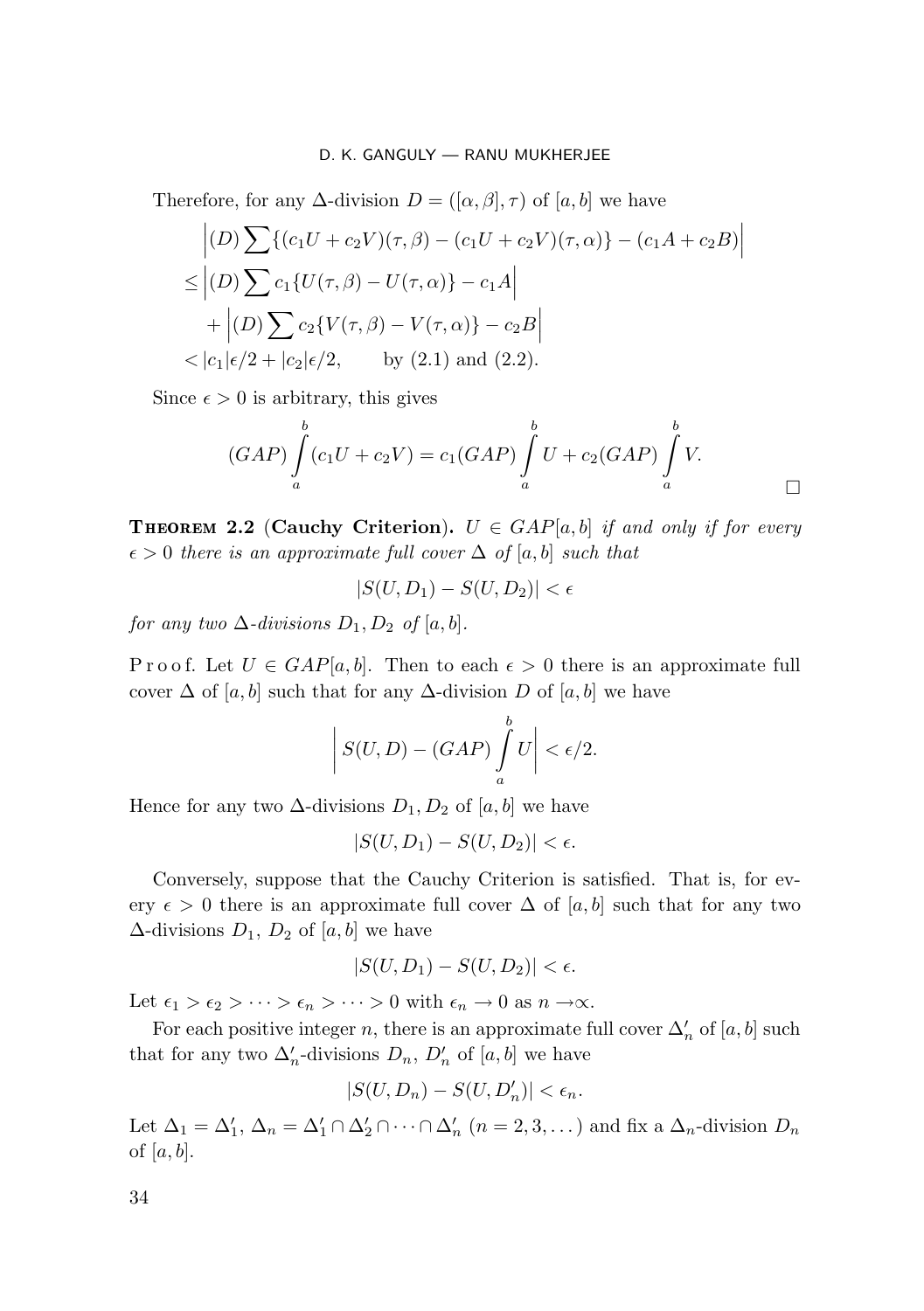Let  $t_n = S(U, D_n)$ . It is clear that  $\Delta_{n+1} \subseteq \Delta_n$ ,  $n = 1, 2, 3 \ldots$ .

Note that  $\{t_n\}$  is a Cauchy sequence of real numbers and let  $A = \lim_{n \to \infty} t_n$ . Then given  $\epsilon > 0$  there exists a positive integer N such that  $|t_N - A| < \epsilon_N$  $\langle \epsilon/2$ . Then for any  $\Delta_N$ -division  $D'_N$  of  $[a, b]$  we have

$$
|S(U,D_N')-A|\leq |S(U,D_N')-t_N|+|t_N-A|<\epsilon_N+\epsilon_N<\epsilon.
$$

Therefore,  $U \in GAP[a, b]$  and  $(GAP) \int_a^b$ a  $U = A.$ 

**THEOREM 2.3.** If  $U \in \text{GAP}[a, b]$ , then for every  $[c, d] \subset [a, b]$  we have  $U \in$  $GAP[c, d].$ 

P r o o f. Since  $U \in \text{GAP}[a, b]$ , by Cauchy criterion, given  $\epsilon > 0$  there exists an approximate full cover  $\Delta$  of [a, b] such that for any two  $\Delta$ -divisions D, D' of [a, b] we have

$$
|S(U,D) - S(U,D')| < \epsilon.
$$

We assume that  $a < c < d < b$ . Take any two  $\Delta$ -divisions  $D_1$ ,  $D_2$  of [c, d] and another  $\Delta$ -division  $D_3$  of  $[a, c] \cup [d, b]$ .

Then  $D_1 \cup D_3$  forms a  $\Delta$ -division of [a, b]. Then  $S(U, D_1 \cup D_3) = S(U, D_1)$  +  $S(U, D_3)$ .

Similarly,  $S(U, D_2 \cup D_3) = S(U, D_2) + S(U, D_3)$  and  $D_2 \cup D_3$  is a  $\Delta$ -division of  $[a, b]$ . So, by Cauchy criterion, we have

$$
|S(U, D_1) - S(U, D_2)| = |\{S(U, D_1) + S(U, D_3)\} - \{S(U, D_2) + S(U, D_3)\}|
$$
  
= |S(U, D\_1 \cup D\_3) - S(U, D\_2 \cup D\_3)| < \epsilon.

Hence  $U \in GAP[c, d]$ .

**THEOREM 2.4.** If  $a < c < b$  and  $U \in GAP[a, c]$ ,  $U \in GAP[c, b]$ , then  $U \in$  $GAP[a, b]$  and

$$
(GAP)\int_{a}^{b} U = (GAP)\int_{a}^{c} U + (GAP)\int_{c}^{b} U.
$$

Proof. Let  $\epsilon > 0$  be arbitrary. Let  $A = (GAP) \int_a^c U$  and  $B = (GAP) \int_a^b$ the assumption, there exists an approximate full cover  $\Delta_1$  of [a, c] such that for  $U.$  By any  $\Delta_1$ -division  $D_1 = ([\alpha, \beta], \tau)$  of  $[a, c]$  we have

$$
|S(U, D_1) - A| < \epsilon/2.
$$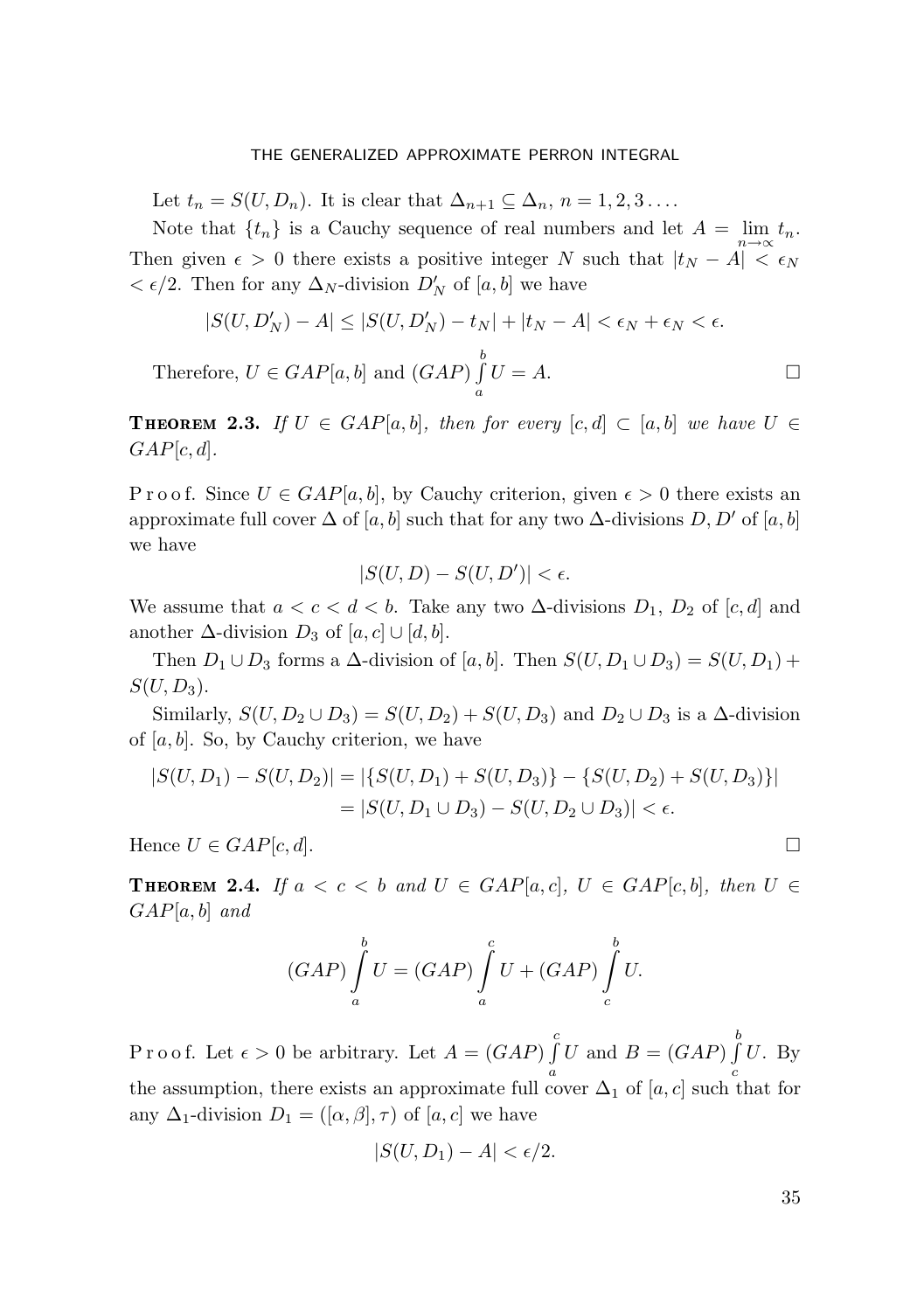We may assume that when  $\tau \in [a, c)$ , the interval  $[\alpha, \beta]$  of  $D_1$  is contained in  $[a, c).$ 

Similarly, there exists an approximate full cover  $\Delta_2$  of [c, b] such that for any  $\Delta_2$ -division  $D_2 = ([\alpha', \beta'], \tau')$  of  $[c, b]$  we have

$$
|S(U, D_2) - B| < \epsilon/2.
$$

When  $\tau' \in (c, b]$ , the interval  $[\alpha', \beta']$  of  $D_2$  is contained in  $(c, b]$ . Let  $D_{1,c}$  be an approximate neighbourhood of c contained in [a, c]. Furthermore,  $([\alpha, c], c) \in \Delta_1$ whenever  $\alpha \in D_{1,c}$  and  $\alpha < c$ .

Similarly, we can choose an approximate neighbourhood  $D_{2,c}$  of c contained in  $[c, b]$  and  $([c, \beta], c) \in \Delta_2$  whenever  $\beta \in D_{2,c}$  and  $c < \beta$ .

We define  $\Delta$  as follows.

When  $\tau \in [a, c)$  we choose the interval-point pair  $([\alpha, \beta], \tau)$  from  $\Delta_1$  and we choose the interval-point pair  $([\alpha, \beta], \tau)$  from  $\Delta_2$  if  $\tau \in (c, b]$ .

When  $\tau = c$ , we choose the interval-point pair  $([\alpha, \beta], c)$  such that  $([\alpha, c], c)$  $\in \Delta_1$  and  $([c, \beta], c) \in \Delta_2$ .

This creates our required  $\Delta$ .

Then for every  $\Delta$ -division  $D = ([\alpha, \beta], \tau)$  of  $[a, b]$  we can express the sum  $S(U, D)$  as the sum of  $S(U, D_1)$  and  $S(U, D_2)$  in which  $\tau \in [a, c]$  and  $\tau \in [c, b]$ respectively and  $D_1$  is a  $\Delta_1$ -division of [a, c] and  $D_2$  is a  $\Delta_2$ -division of [c, b].

Then

$$
|S(U, D) - (A + B)| = |S(U, D_1) + S(U, D_2) - (A + B)|
$$
  
\n
$$
\leq |S(U, D_1) - A| + |S(U, D_2) - B| < \epsilon/2 + \epsilon/2 = \epsilon.
$$

Hence  $U \in GAP[a, b]$  and

$$
(GAP)\int_{a}^{b} U = A + B = (GAP)\int_{a}^{c} U + (GAP)\int_{c}^{b} U.
$$

 $\Box$ 

The following theorem has an important use in the theory of generalized Perron integral.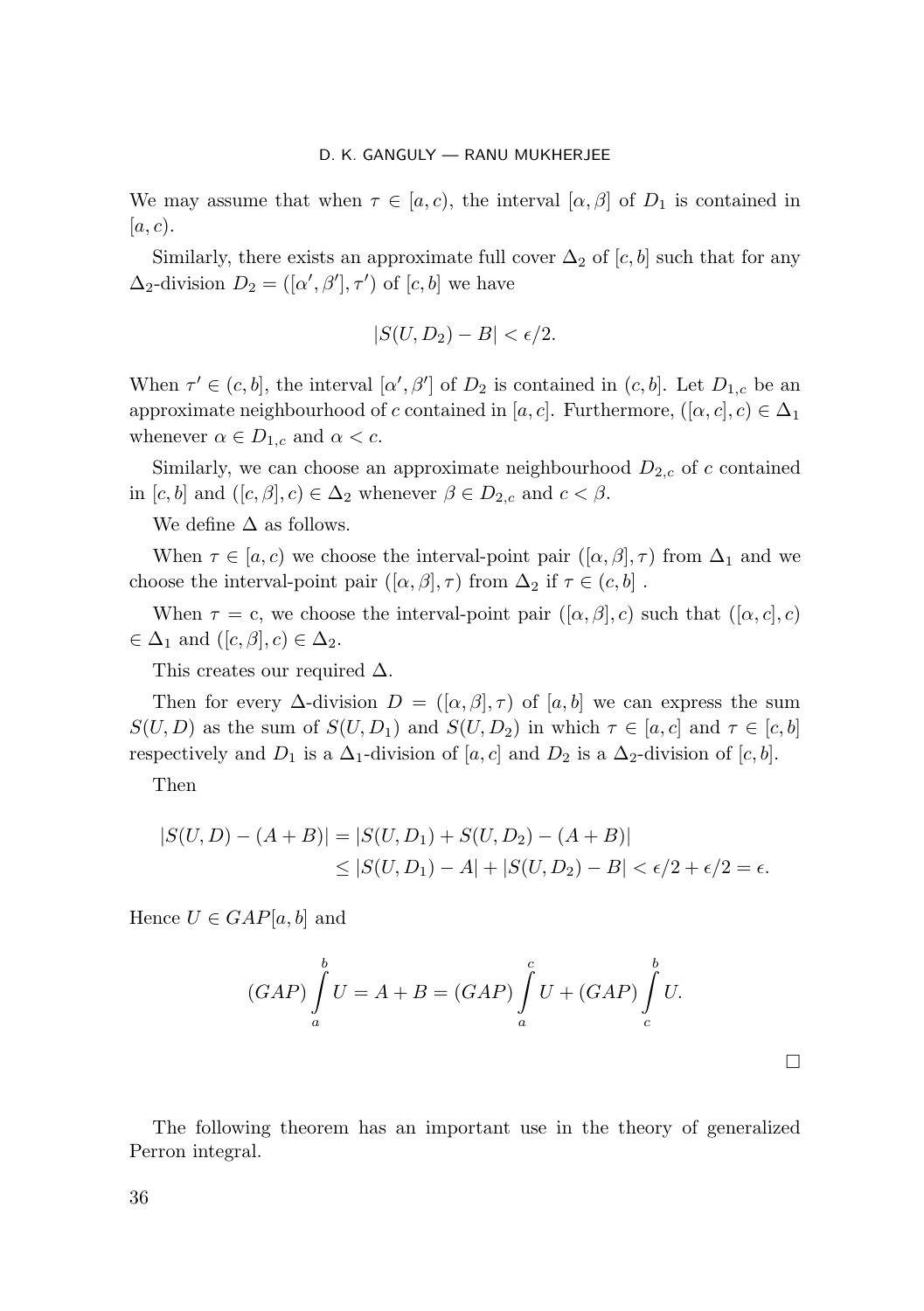**THEOREM 2.5 (Saks-Henstock Lemma).** Let  $U : [a, b] \times [a, b] \rightarrow \mathbb{R}$  be GAP-integrable over [a, b]. Then given  $\epsilon > 0$  there is an approximate full cover  $\Delta$  of  $[a, b]$  such that for every  $\Delta$ -division  $D = \{([\alpha_{j-1}, \alpha_j], \tau_j) : j = 1, 2, \ldots, q\}$  of  $[a, b]$  we have

$$
\bigg|\sum_{j=1}^q \{U(\tau_j,\alpha_j)-U(\tau_j,\alpha_{j-1})\}-(GAP)\int_a^b U\bigg|<\epsilon.
$$

Then if  $\{([\beta_j, \gamma_j], \zeta_j) : j = 1, 2, ..., m\}$  represents a  $\Delta$ -partial division of [a, b] we have

$$
\bigg|\sum_{j=1}^m\bigg[\big\{U(\zeta_j,\gamma_j)-U(\zeta_j,\beta_j)\big\}-\big(GAP\big)\int\limits_{\beta_j}^{\gamma_j}U\bigg]\bigg|<\epsilon.
$$

P r o o f. Without any loss of generality it can be assumed that  $\beta_i < \gamma_i$  for  $j =$ 1, 2,...,m. Denote  $\gamma_0 = a$  and  $\beta_{m+1} = b$ . If  $\gamma_j < \beta_{j+1}$  for some  $j = 0, 1, \ldots, m$ then the integral  $(GAP)$ β  $\int$  $\gamma_j$  $U$  exists by Theorem 2.3 and therefore for every  $\epsilon > 0$  there is an approximate full cover  $\Delta_j \subseteq \Delta$  of  $[\gamma_j, \beta_{j+1}]$  such that for every  $\Delta_j$ -division  $D^j$  of  $[\gamma_j, \beta_{j+1}]$  we have

$$
\left| S(U, D^{j}) - (GAP) \int_{\gamma_{j}}^{\beta_{j+1}} U \right| < \epsilon/2(m+1).
$$

If  $\gamma_j = \beta_{j+1}$ , then we take  $S(U, D^j) = 0$ . Then  $\sum^m$  $\sum_{j=1} [U(\zeta_j,\gamma_j) - U(\zeta_j,\beta_j)] +$  $\sum_{i=1}^{m}$  $j=1$  $S(U, D<sup>j</sup>)$  represents an integral sum which corresponds to a certain ∆-division and hence

$$
\bigg|\sum_{j=1}^m [U(\zeta_j, \gamma_j) - U(\zeta_j, \beta_j)] + \sum_{j=1}^m S(U, D^j) - (GAP) \int_a^b U \bigg| < \epsilon/2.
$$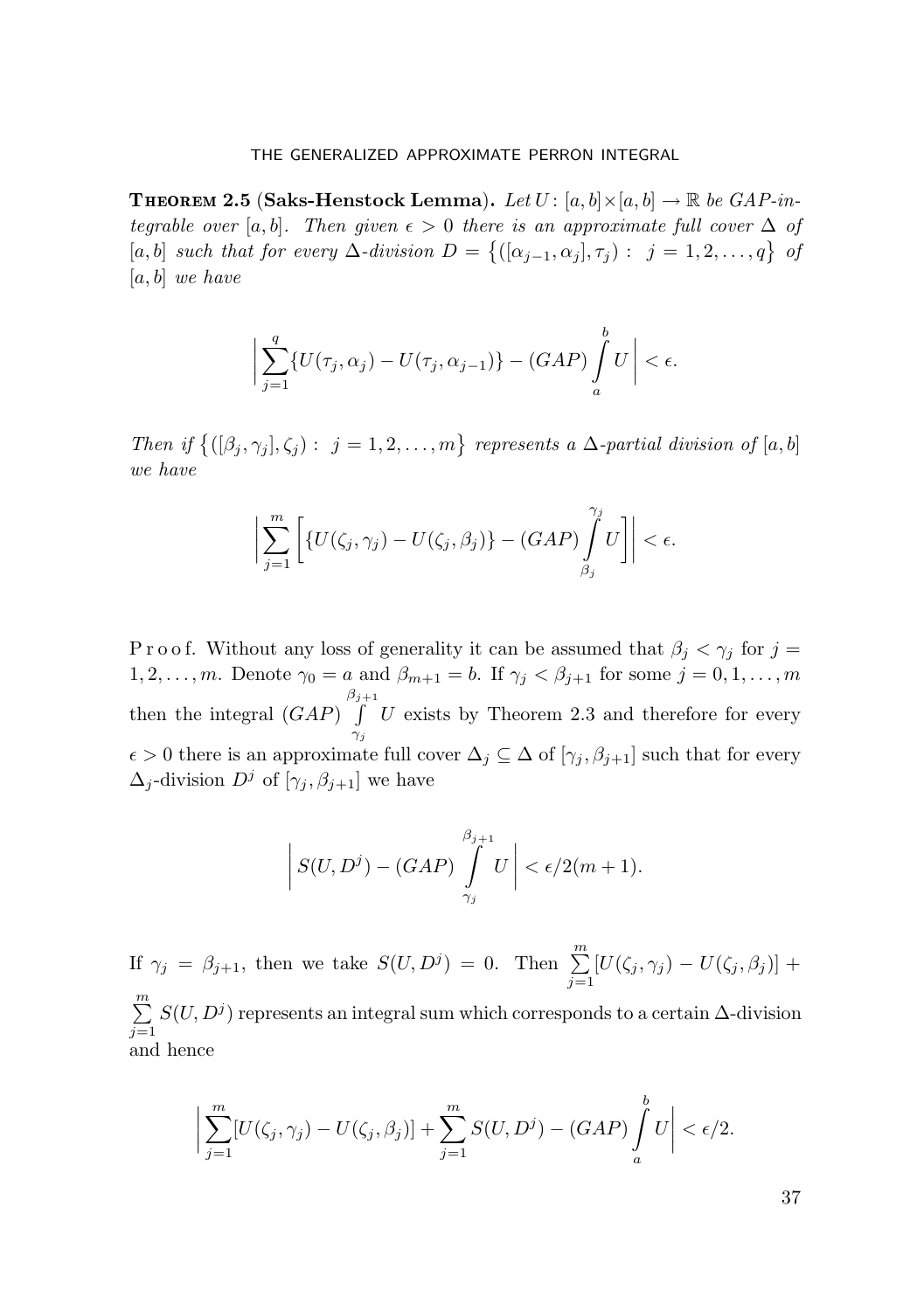Thus

$$
\left| \sum_{j=1}^{m} \left[ \{ U(\zeta_j, \gamma_j) - U(\zeta_j, \beta_j) \} - (GAP) \int_{\beta_j}^{\gamma_j} U \right] \right|
$$
  
\n
$$
= \left| \sum_{j=1}^{m} [U(\zeta_j, \gamma_j) - U(\zeta_j, \beta_j)] + \sum_{j=1}^{m} S(U, D^j) - \sum_{j=1}^{m} S(U, D^j) \right|
$$
  
\n
$$
- (GAP) \int_a^b U + \sum_{j=1}^{m} (GAP) \int_{\gamma_j}^{\beta_{j+1}} U \right|
$$
  
\n
$$
\leq \left| \sum_{j=1}^{m} [U(\zeta_j, \gamma_j) - U(\zeta_j, \beta_j)] + \sum_{j=1}^{m} S(U, D^j) - (GAP) \int_a^b U \right|
$$
  
\n
$$
+ \sum_{j=1}^{m} \left| S(U, D^j) - (GAP) \int_{\gamma_j}^{\beta_{j+1}} U \right|
$$
  
\n
$$
< \epsilon/2 + (m+1) \epsilon/2(m+1) < \epsilon/2 + \epsilon/2 = \epsilon.
$$

 $\overline{\phantom{a}}$  $\overline{\phantom{a}}$  $\overline{\phantom{a}}$  $\overline{a}$ 

Hence the result is obtained.  $\square$ 

 $\overline{\phantom{a}}$  $\overline{\phantom{a}}$  $\overline{\phantom{a}}$  $\overline{\phantom{a}}$ 

Using the Saks-Henstock lemma presented in Theorem 2.5 we obtain the following corollary of it.

**COROLLARY 2.6.** If  $U \in GAP[a, b]$ , then for every  $\epsilon > 0$  there exists an approximate full cover  $\Delta$  of  $[a, b]$  such that for every  $\Delta$ -division  $D = \{([\alpha_{j-1}, \alpha_j], \tau_j) :$  $j = 1, 2, \ldots, q$  of  $[a, b]$  we have

$$
\sum_{j=1}^{q} \left| [U(\tau_j, \alpha_j) - U(\tau_j, \alpha_{j-1})] - (GAP) \int_{\alpha_{j-1}}^{\alpha_j} U \right| < \epsilon.
$$

P r o o f. Since  $U \in \text{GAP}[a, b]$ , given  $\epsilon > 0$  there exists an approximate full cover  $\Delta$  of [a, b] such that for every  $\Delta$ -division  $D = \{([\alpha_{j-1}, \alpha_j], \tau_j) : j = 1, 2, ..., q\}$ of  $[a, b]$  we have

$$
\sum_{j=1}^{q} [U(\tau_j, \alpha_j) - U(\tau_j, \alpha_{j-1})] - (GAP) \int_a^b U \Big| < \epsilon/2
$$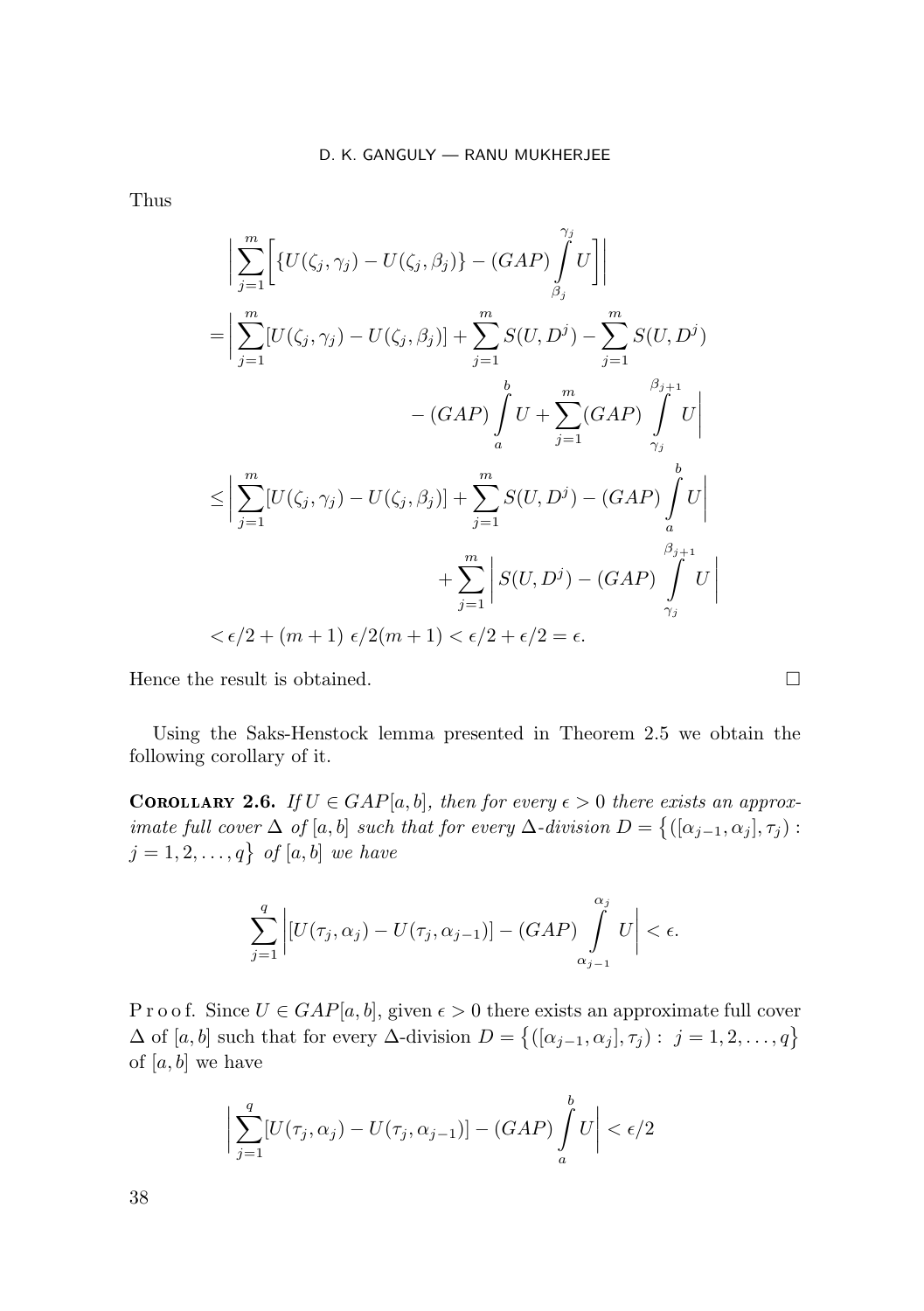or,

$$
\bigg|\sum_{j=1}^q [U(\tau_j,\alpha_j)-U(\tau_j,\alpha_{j-1})]-\sum_{j=1}^q (GAP)\int\limits_{\alpha_{j-1}}^{\alpha_j} U\bigg|<\epsilon/2
$$

or,

$$
\bigg|\sum_{j=1}^q \bigg[\{U(\tau_j,\alpha_j)-U(\tau_j,\alpha_{j-1})\}-(GAP)\int\limits_{\alpha_{j-1}}^{\alpha_j}U\bigg]\bigg| < \epsilon/2.
$$

We decompose the division D into two systems  $D^+$  and  $D^-$  consisting of nonnegative and negative contributions of  $\{U(\tau_j,\alpha_j) - U(\tau_j,\alpha_{j-1})\} - (GAP)$ α $\int$  $\alpha_{j-1}$ U respectively.

By Saks-Henstock lemma, we obtain

$$
(D^+) \sum_{j=1}^q \left[ \{U(\tau_j,\alpha_j) - U(\tau_j,\alpha_{j-1})\} - (GAP) \int\limits_{\alpha_{j-1}}^{\alpha_j} U \right] < \epsilon/2
$$

and

$$
(D^{-})\sum_{j=1}^{q}\left[(GAP)\int_{\alpha_{j-1}}^{\alpha_j}U - \{U(\tau_j,\alpha_j) - U(\tau_j,\alpha_{j-1})\}\right] < \epsilon/2.
$$

Hence

$$
\sum_{j=1}^{q} \left| \left[ U(\tau_j, \alpha_j) - U(\tau_j, \alpha_{j-1}) \right] - (GAP) \int_{\alpha_{j-1}}^{\alpha_j} U \right|
$$
  
=  $(D^+) \sum_{j=1}^{q} \left[ \left\{ U(\tau_j, \alpha_j) - U(\tau_j, \alpha_{j-1}) \right\} - (GAP) \int_{\alpha_{j-1}}^{\alpha_j} U \right]$   
+  $(D^-) \sum_{j=1}^{q} \left[ (GAP) \int_{\alpha_{j-1}}^{\alpha_j} U - \left\{ U(\tau_j, \alpha_j) - U(\tau_j, \alpha_{j-1}) \right\} \right]$   
 $< \epsilon/2 + \epsilon/2 = \epsilon.$ 

Hence the result is obtained.  $\Box$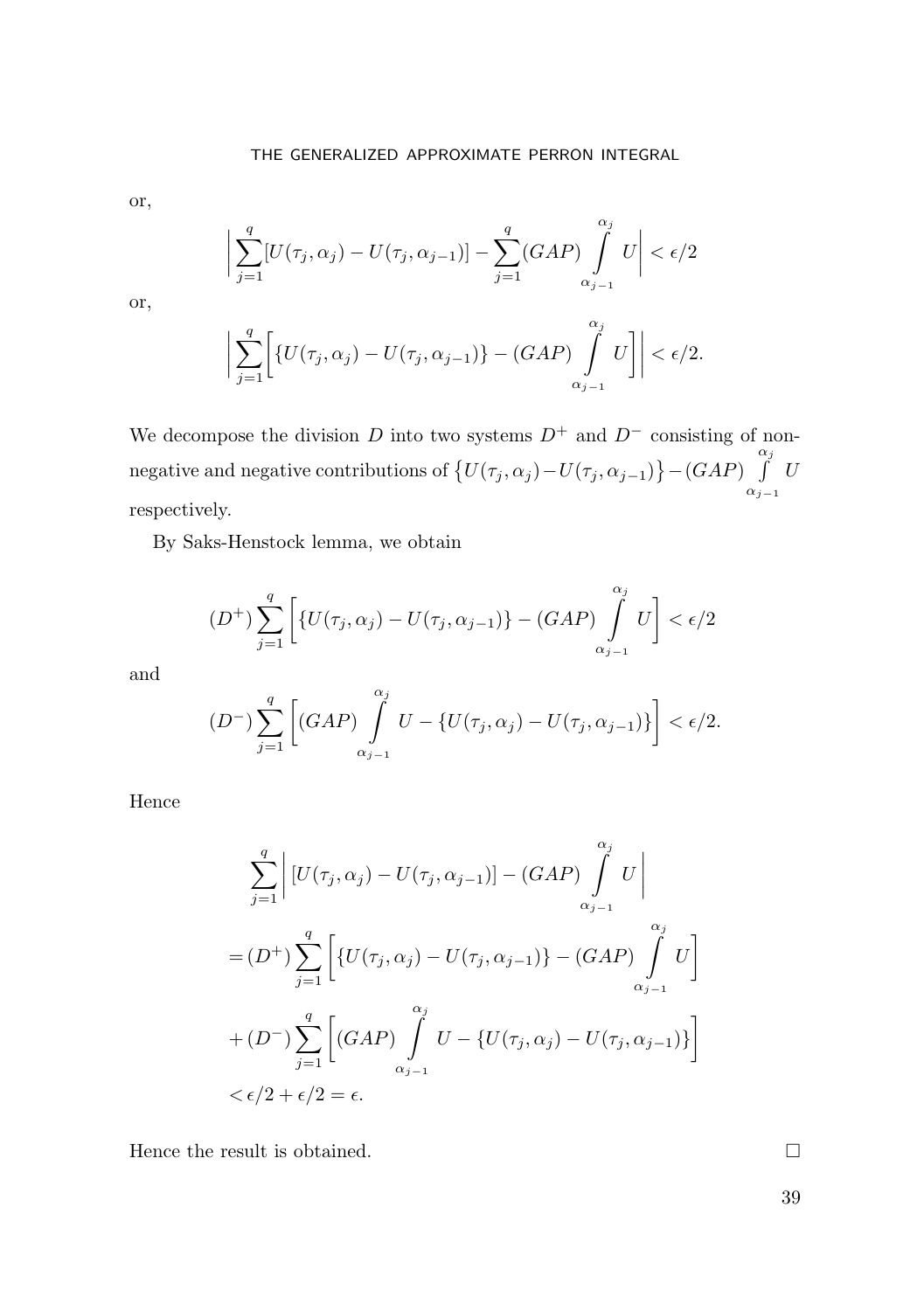## 3. The indefinite generalized Perron integral

**DEFINITION 3.1.** Let  $U \in \text{GAP}[a, b]$ . The function  $\phi: [a, b] \to \mathbb{R}$  defined by  $\phi(s)=(GAP)\int\limits_{0}^{s}$ a U,  $a < s \leq b$ ,  $\phi(a) = 0$  is called the *indefinite GAP-integral* of U.

According to Theorem 2.3 this definition makes sense.

**LEMMA 3.2.** Let  $U: [a, b] \times [a, b] \to \mathbb{R}$  be such that  $U \in GAP[a, b]$  and  $c \in [a, b]$ . Then

$$
\lim_{s \to c} \left[ (GAP) \int_a^s U - U(c, s) + U(c, c) \right] = (GAP) \int_a^c U.
$$

P r o o f. Let  $\epsilon > 0$  be given. Since  $U \in \text{GAP}[a, b]$ , given  $\epsilon > 0$  there exists an approximate full cover  $\Delta$  of [a, b] such that for every  $\Delta$ -division D of [a, b] we have

$$
\left|S(U,D)-(GAP)\int_a^b U\right|<\epsilon.
$$

We may suppose that c is always an associated point in  $\Delta$ -division D of [a, b]. Let  $D_c$  be an approximate neighbourhood of c contained in [a, b]. Furthermore,  $([s, c], c) \in \Delta$  whenever  $s \in D_c$  and  $s < c$ .

Similarly, we can choose an approximate neighbourhood  $D_c$  of c contained in [a, b] and  $([c, s], c) \in \Delta$  whenever  $s \in D_c$  and  $c < s$ .

Then Saks-Henstock lemma gives

$$
\left| U(c,s) - U(c,c) - (GAP) \int_{c}^{s} U \right| < \epsilon \quad \text{if} \quad c < s.
$$

That is,

$$
\left| (GAP) \int_{a}^{s} U - U(c, s) + U(c, c) - (GAP) \int_{a}^{c} U \right|
$$
  
= 
$$
\left| (GAP) \int_{c}^{s} U - U(c, s) + U(c, c) \right| < \epsilon.
$$

This yields the relation.

The proof is similar if  $s < c$ .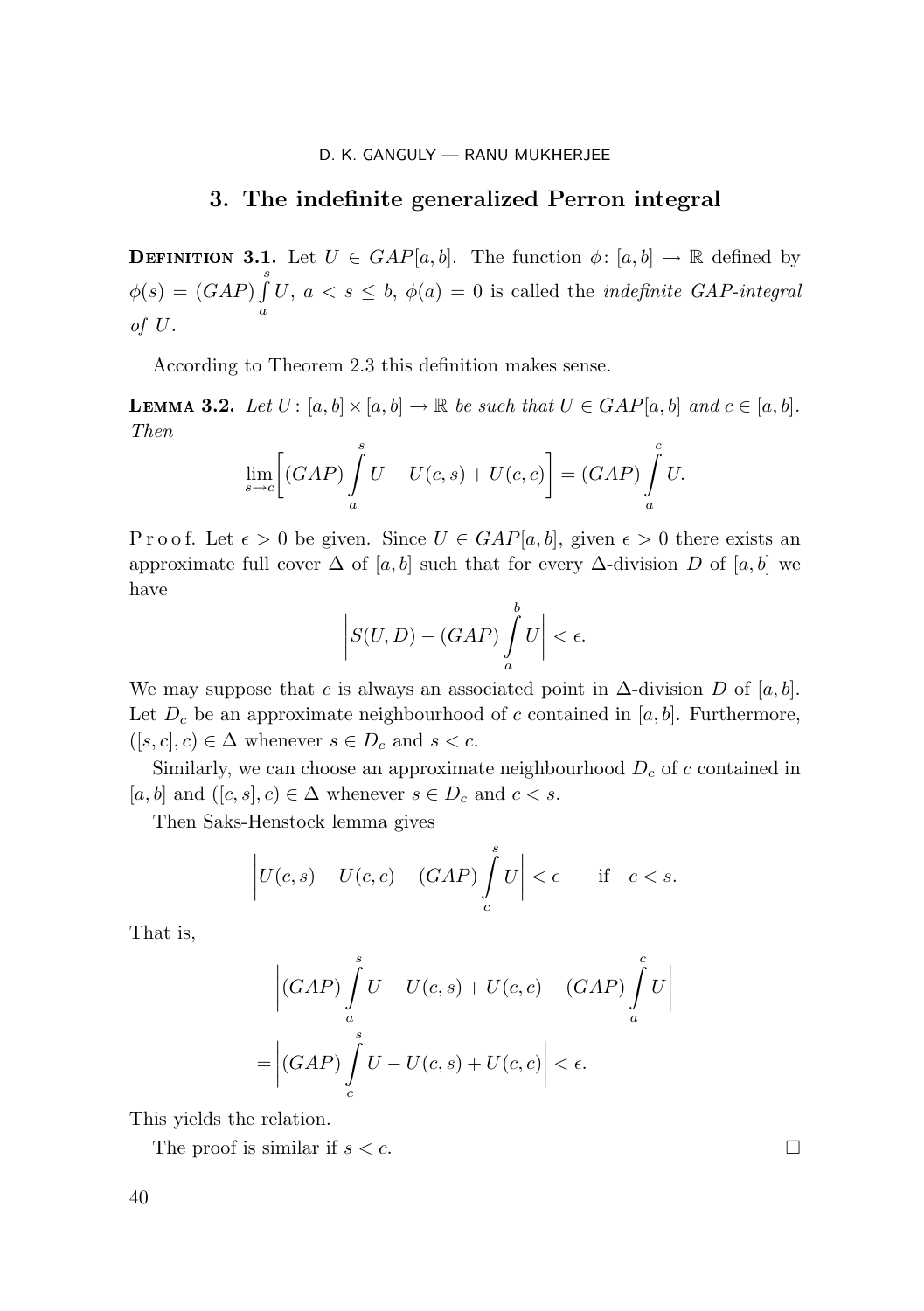**THEOREM 3.3.** If  $U \in \text{GAP}[a, b]$  and  $\phi$  is the indefinite GAP-integral of U, then  $\phi$  is approximately continuous at a point  $s_0 \in [a, b]$  if and only if the function  $U(s_0, \cdot): [a, b] \to \mathbb{R}$  is continuous at the point  $s_0$ .

P r o o f. Let  $U \in GAP[a, b]$  and  $s_0 \in [a, b]$ . We assume that the function  $U(s_0, \cdot)$ is continuous at the point  $s_0$ . We shall show that  $\phi$  is approximately continuous at  $s_0$ . By the above lemma, we obtain

$$
\lim_{s \to s_0} \left[ (GAP) \int_a^s U - U(s_0, s) + U(s_0, s_0) \right] = (GAP) \int_a^{s_0} U.
$$

i.e.

$$
\lim_{s \to s_0} [\phi(s) - U(s_0, s) + U(s_0, s_0)] = \phi(s_0). \tag{3.1}
$$

Again, since  $U(s_0, \cdot)$  is continuous at the point  $s_0$ , for each  $\epsilon > 0$  there exists a  $\eta > 0$  such that

$$
|s - s_0| < \eta \implies |U(s_0, s) - U(s_0, s_0)| < \epsilon/2.
$$

Or, in other words,  $\lim_{s \to s_0} U(s_0, s) = U(s_0, s_0)$ . Then (3.1) gives,  $\lim_{s \to s_0} \phi(s) =$  $\phi(s_0)$ . That is,  $\phi$  is continuous at the point  $s_0$ . Thus  $\phi$  is approximately continuous at the point  $s_0$ .

Conversely, suppose that  $\phi$  is approximately continuous at a point  $s_0 \in [a, b]$ . That is, for every  $\epsilon > 0$  there exists a set  $D_{s_0}$  of density 1 at  $s_0$  such that

$$
|\phi(s) - \phi(s_0)| < \epsilon/2 \qquad \text{for every} \quad s \in D_{s_0}.\tag{3.2}
$$

Since  $U \in \text{GAP}[a, b]$ , given  $\epsilon > 0$  there is an approximate full cover  $\Delta$  of  $[a, b]$ such that for every  $\Delta$ -division D of [a, b] we have

$$
\left|S(U,D)-(GAP)\int_a^b U\right|<\epsilon/2.
$$

We may suppose that  $s_0$  is always an associated point in  $\Delta$ -division D of [a, b] and  $|s - s_0| < \eta \ (\eta > 0)$ . Let  $D_{s_0}$  be an approximate neighbourhood of  $s_0$ contained in [a, b]. Furthermore,  $([s, s_0], s_0) \in \Delta$  whenever  $s \in D_{s_0}$  and  $s < s_0$ . Similarly, we can choose an approximate neighbourhood  $D_{s_0}$  of  $s_0$  contained in  $[a, b]$  and  $([s_0, s], s_0) \in \Delta$  whenever  $s \in D_{s_0}$  and  $s_0 < s$ .